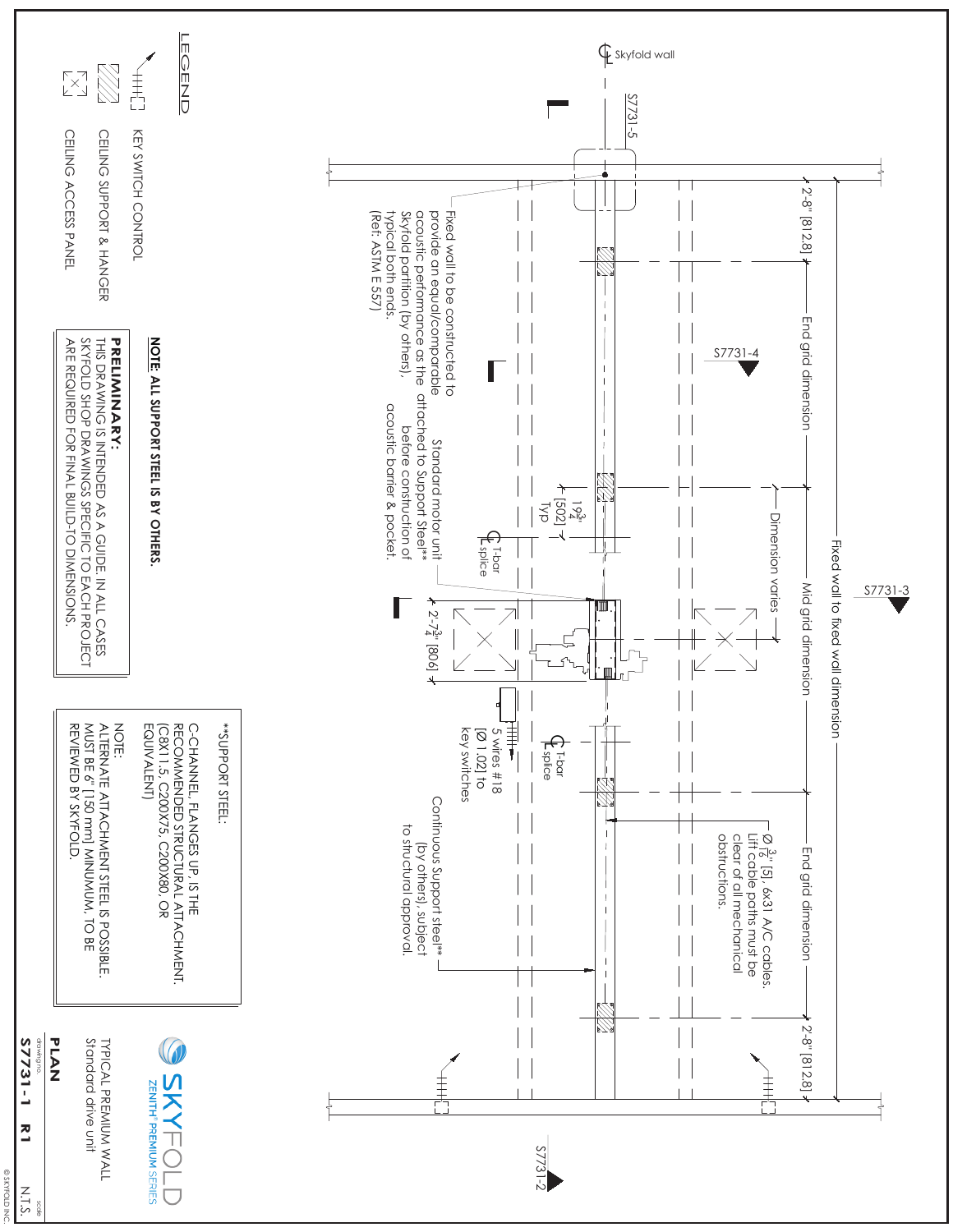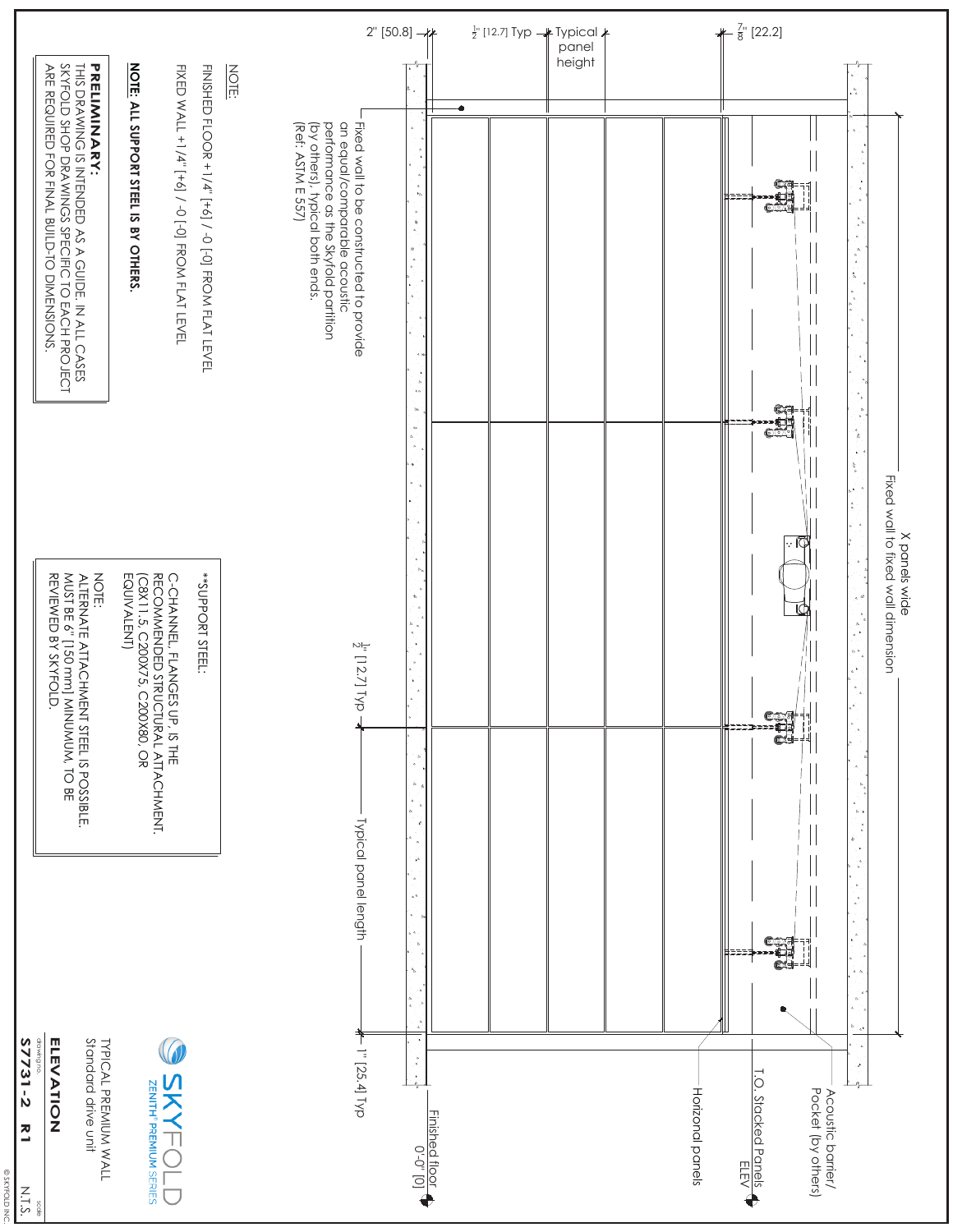

\*\*SUPPORT STEEL:

C-CHANNEL, FLANGES UP, IS THE RECOMMENDED STRUCTURAL ATTACHMENT. (C8X11.5, C200X75, C200X80, OR EQUIVALENT)

NOTE: ALTERNATE ATTACHMENT STEEL IS POSSIBLE. MUST BE 6" [150 mm] MINUMUM, TO BE REVIEWED BY SKYFOLD.

**NOTE: ALL SUPPORT STEEL IS BY OTHERS.**

#### **PRELIMINARY:**

THIS DRAWING IS INTENDED AS A GUIDE. IN ALL CASES SKYFOLD SHOP DRAWINGS SPECIFIC TO EACH PROJECT ARE REQUIRED FOR FINAL BUILD-TO DIMENSIONS.



Standard drive unit TYPICAL PREMIUM WALL

### **SECTION: WALL UP**

© 2013 RAILTECH LTD. drawing N.T.S. **S7731-3 R1**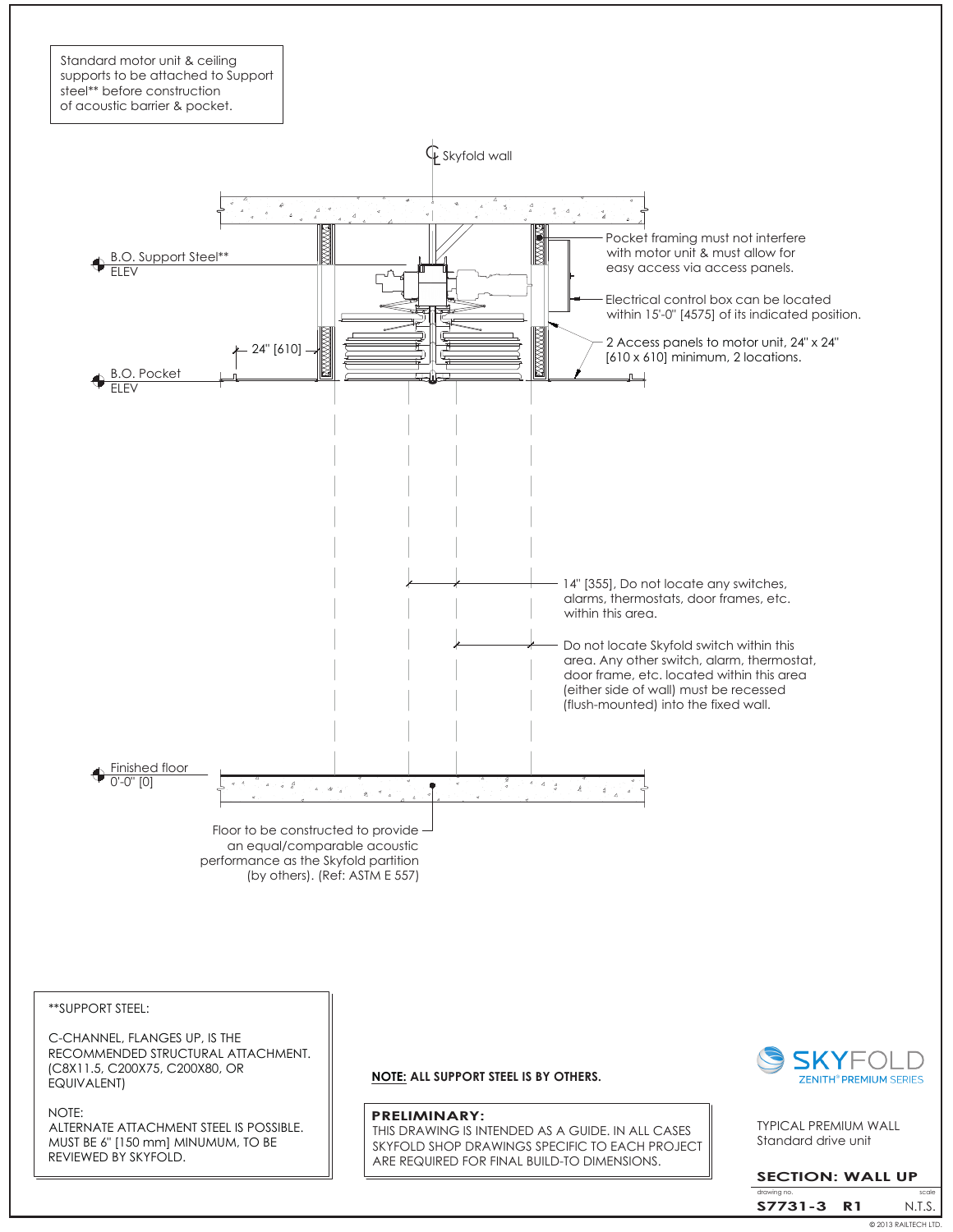Standard motor unit & ceiling supports to be attached to Support steel\*\* before construction of acoustic barrier & pocket.



### **PRELIMINARY:**

THIS DRAWING IS INTENDED AS A GUIDE. IN ALL CASES SKYFOLD SHOP DRAWINGS SPECIFIC TO EACH PROJECT ARE REQUIRED FOR FINAL BUILD-TO DIMENSIONS.

Standard drive unit

TYPICAL PREMIUM WALL

# **SECTION: WALL DOWN**

© 2013 RAILTECH LTD. © SKYFOLD INC.drawing no. **Scale** is a set of the set of the set of the set of the set of the set of the set of the set of the set of the set of the set of the set of the set of the set of the set of the set of the set of the set of the N.T.S. **S7731-4 R1**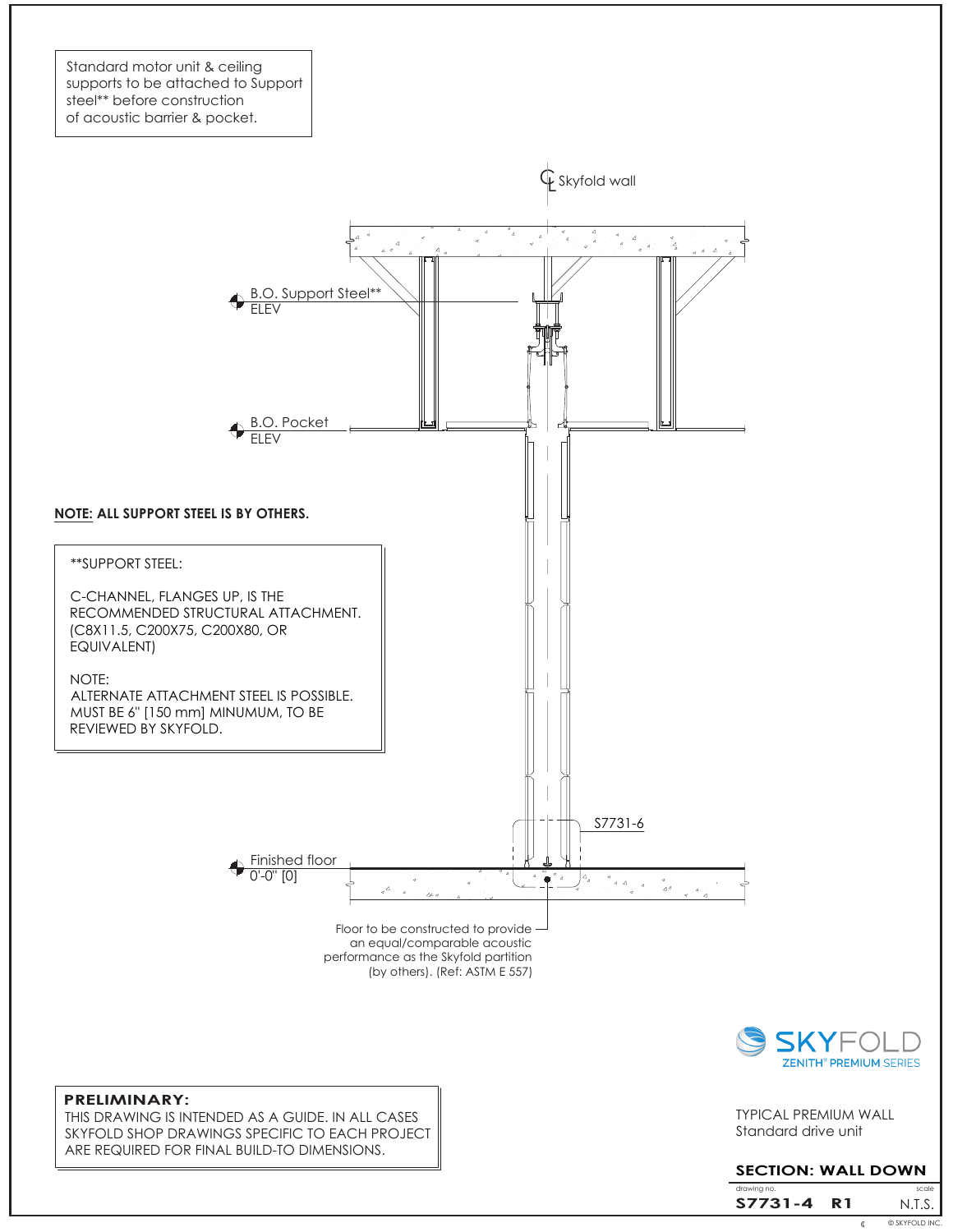



Standard drive unit TYPICAL PREMIUM WALL

## **END SEAL DETAIL**

© SKYFOLD INC. drawing i N.T.S. **S7731-5 R1**

#### **PRELIMINARY:** THIS DRAWING IS INTENDED AS A GUIDE. IN ALL CASES SKYFOLD SHOP DRAWINGS SPECIFIC TO EACH PROJECT ARE REQUIRED FOR FINAL BUILD-TO DIMENSIONS.